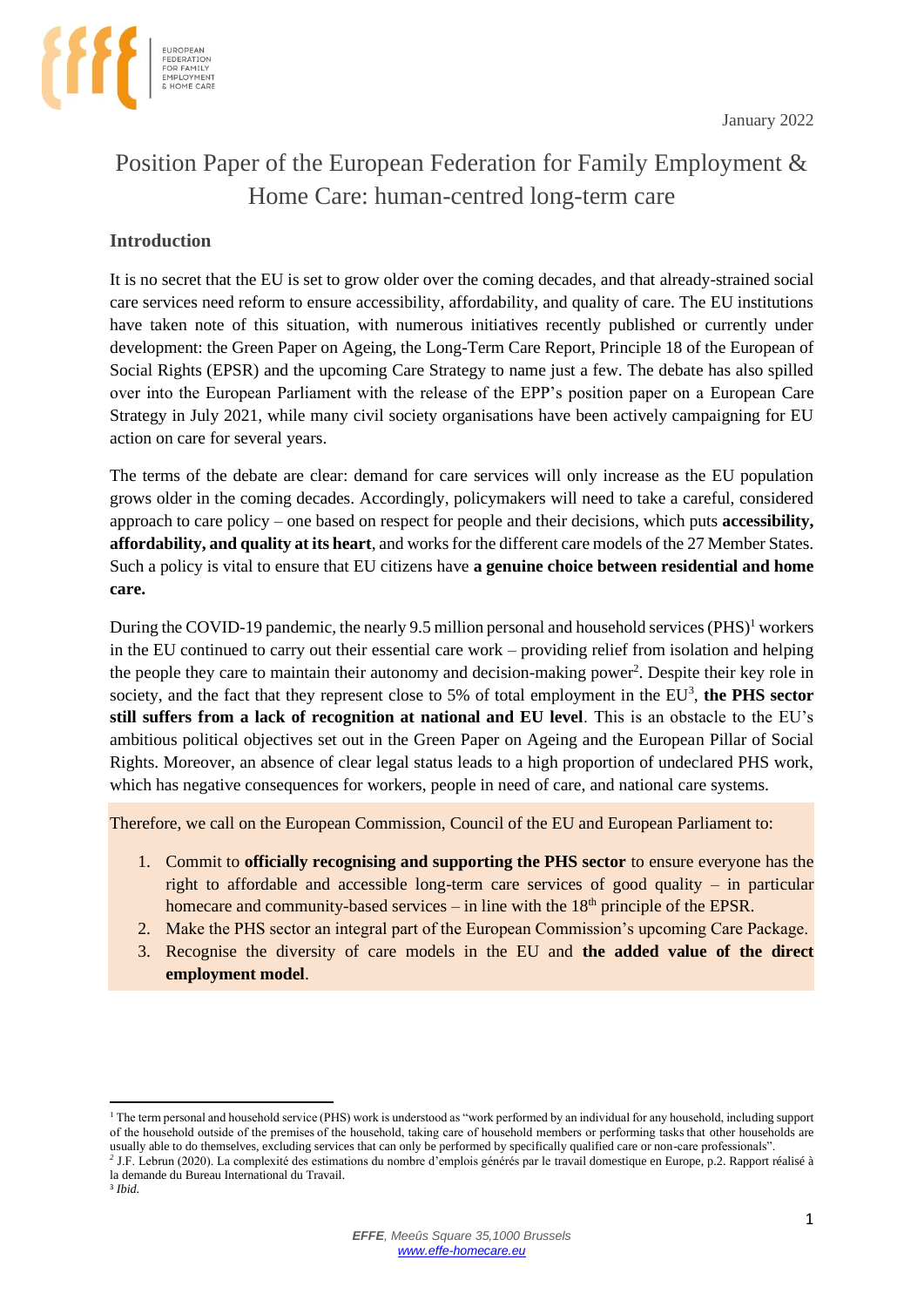

# **Towards human-centred care models**

#### Autonomy for people in need of care

As the EU population grows older, it is essential that human rights are enjoyed fully and equally by all individuals regardless of age. The Green Paper on Ageing highlights the fundamental rights of older people to autonomy, independence, full and effective participation in society, access to healthcare, care and support, education and lifelong learning, and to work. To make this a reality, EU legislation should be grounded in human rights standards and principles, including the EU Charter of Fundamental Rights<sup>4</sup> and the UN Convention on the Rights of Persons with Disabilities (UNCRPD).

Unfortunately, **most of the policy thinking on ageing still portrays older people as vulnerable individuals in need of protection.** This mindset reproduces negative stereotypes and hinders efforts to foster autonomy, independence, participation of older people in social and economic activities, and the equal enjoyment of human rights in old age. Recent Eurostat studies show that older people, especially women, suffer from isolation and anxiety as they become less independent, which leads to depression in  $13.1\%$  of the population aged  $75<sup>5</sup>$ . Without the ability to decide between home and residential **care, older people are deprived of their independence and autonomy**, and cannot fully exercise their fundamental rights – which, in turn, can be harmful for their mental and physical health.

Quality care requires a human-centred approach, in which those in need of care can receive support in their chosen environment. They are best-placed to make decisions about their own needs, and the COVID-19 pandemic has revealed the importance of the home in EU citizens' lives. **Giving people the opportunity to stay in their homes, if they so wish, is a prerequisite for respecting their agency and human rights.** A prescriptive policy runs the risk of treating those in need of care solely as a burden to be taken care of.

Supporting the development of home care is also an economic necessity. **A well-structured PHS sector can play a key role in meeting the challenges posed by an ageing population and ensure the longterm sustainability of our welfare states** where long-term care can be offered in the home, as PHS workers can provide quality, skilled support at a lower cost to the social security system than residential care (see below). This creates quality local jobs that cannot be outsourced, making the home a source of social value and contribution to the social economy across the EU. It also **enables people in need of care to remain active participants in society and the economy** – thus contributing to the ambitions of the "silver economy" as proposed by the 2019 Finnish Presidency of the Council of the EU<sup>6</sup>.

We therefore call on the European Commission, Council of the EU and European Parliament to:

- 1. Recognise the ability of individuals in need of care and their families to choose the care path that is best for them – residential or home care, direct employment or through service providers – and empower them to make that decision;
- 2. Adopt a rights-based approach to guide policy thinking on care and **place autonomy at the centre of policymaking in care**, as outlined in the recent Council conclusions adopted by the

<sup>&</sup>lt;sup>4</sup> The 25th article of the Charter of fundamental rights of the EU states that the EU recognises and respects the rights of the elderly to lead a life of dignity and independence and to participate in social and cultural life.

<sup>5</sup> Ageing Europe (2020). *Ageing Europe – Looking at the lives of older people in the EU*. Luxembourg: Publications Office of the European Union, p.81. Retrieved from https://ec.europa.eu/eurostat/documents/3217494/11478057/KS-02-20-655-EN-N.pdf/9b09606c-d4e8-4c33-63d2-3b20d5c19c91.

<sup>6</sup> Silver Economy Forum Finland, 9-10 July 2019. Retrieved from https://silvereconomyforum.eu/wp-content/uploads/2019/07/Silver-Economy-Brochure.pdf.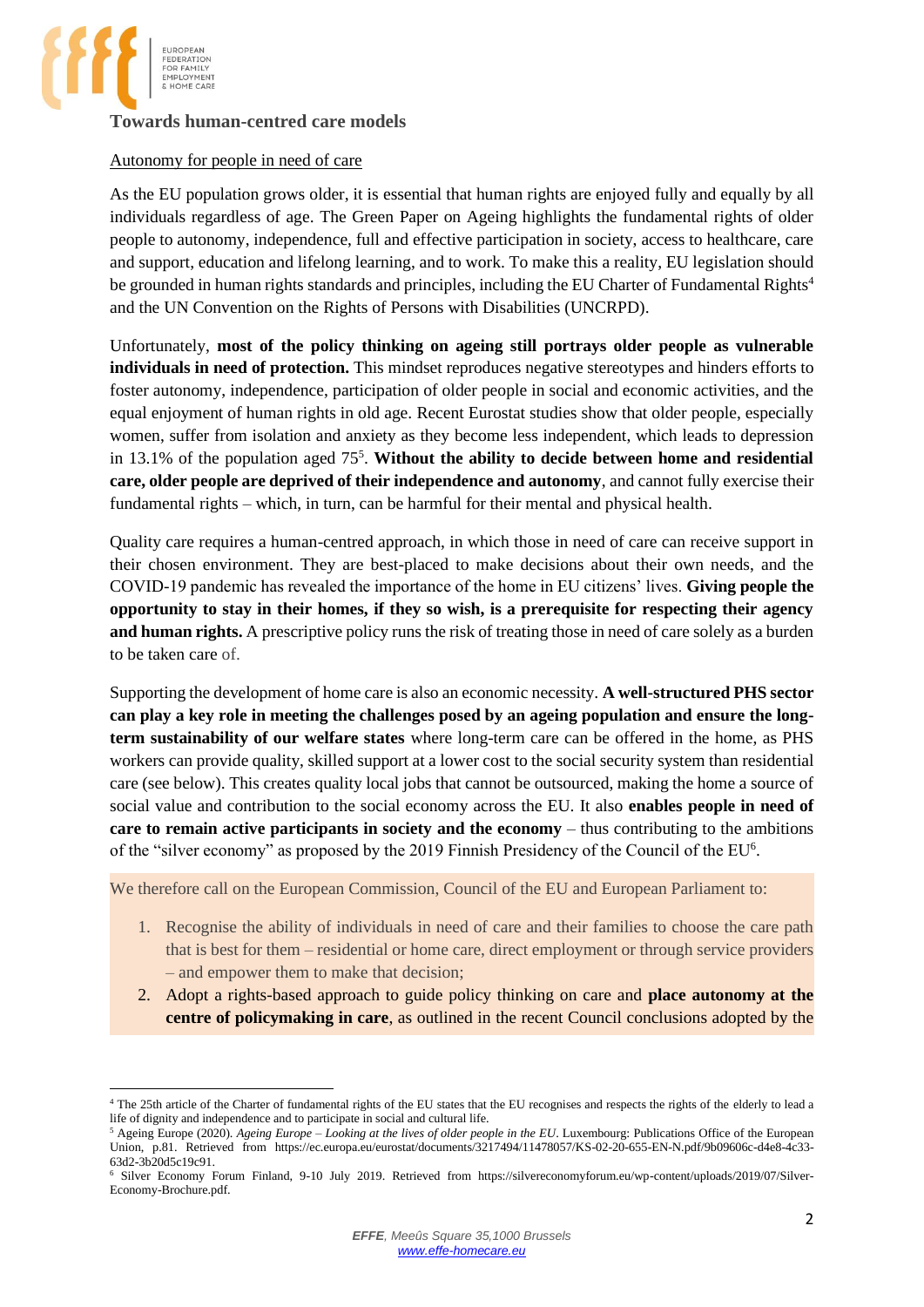

German<sup>7</sup> and Portuguese<sup>8</sup> presidencies on 9 October 2020 and 12 March 2021 respectively, and in the 2018 report of the EU Fundamental Rights Agency.<sup>9</sup>

#### Supporting informal carers

**EDERATION** 

Informal care, also known as unpaid care, is an important part of long-term care provision in the EU, where 80% of care is provided by relatives and friends. Informal care is often seen as a way to avoid placement in residential care. According to available estimates for different European countries, 10% to 25% of EU citizens are informal carers, with proportions varying considerably between countries, and most of them are women – which has a detrimental impact on their participation in the labour market, with 18% of women in the EU unable to work because of the informal care they provide<sup>10</sup>. The European Commission estimates that the public costs of informal care correspond to 1.05% of EU-GDP (EUR 146 billion) and are mainly caused by lost tax and social security revenues $11$ .

The current supply of health and care workers is not sufficient to meet demand, meaning informal carers are forced to take on a significant share of the burden of care in the EU. This trend will only be exacerbated by demographic changes, and pressure on governments to contain expenditure. Even today, informal care is insufficient to cover the EU's care needs. Informal carers do not benefit from the same quality of life as the general population, and the role is often associated with poverty, isolation, frustration, ill health, and depression, as well as significant difficulties in reconciling formal work and informal care<sup>12</sup>. Moreover, excessive reliance on informal care has detrimental effects on the quality of a country's care services, as informal carers often lack the requisite training to provide quality care. Given that a majority of informal carers are women, excessive reliance on informal care also negatively affects women's access to the labour market and the formal economy.

Support and recognition in favour of the essential role of informal carers should not come at the expense of their mental and physical health or that of people in need of care. Developing a professional PHS workforce will help reduce the burden on informal carers, which will increase their wellbeing, allow more women to return to the workforce, and increase social security contributions.

We therefore call on the European Commission, Council of the EU and European Parliament to support strong policies in support of informal carers, including affordable and qualified PHS suitable solutions.

#### Lowering the financial impact of long-term care through better coordination

Demographic trends and the Covid-19 pandemic have also questioned **the financial sustainability of our welfare systems**. In this respect, long-term care expenditures should increase from 1.6% in 2016 to 2.7% of GDP in 2030 in the EU-27. While there are important discrepancies in terms of social protection spending between Nordic and Western Member States (higher spenders), Southern Member States (Medium spenders), and Eastern Member States (lower spenders), most struggle with cost efficiency due to **the fragmentation of health and social care services**. The lack of financial sustainability can

European Union. Retrieved from https://fra.europa.eu/en/publication/2018/fundamental-rights-report-2018. <sup>10</sup> In France, this rate is one of the lowest (9%). But it is 25% in Spain, 22% in Italy and 15% in Germany.

<sup>7</sup> General Secretariat of the Council of the European Union (2020). *Council Conclusions on Human Rights, Participation and Well-Being of Older Persons in the Era of Digitalisation*. Retrieved from https://data.consilium.europa.eu/doc/document/ST-11717-2020-REV-2/en/pdf. <sup>8</sup> General Secretariat of the Council of the European Union (2021). *Council Conclusions on Mainstreaming Ageing in Public Policies*. Retrieved from https://data.consilium.europa.eu/doc/document/ST-6976-2021-INIT/en/pdf.

<sup>9</sup> European Union Agency for Fundamental Rights (2018). *Fundamental Rights Report 2018*. Luxembourg: Publications Office of the

<sup>&</sup>lt;sup>11</sup> European Commission (2019). *Study on exploring the incidence of costs of informal long-term care in the EU*. Retrieved from https://ec.europa.eu/social/main.jsp?catId=738&langId=en&pubId=8423&furtherPubs=no.

<sup>12</sup> Diana Eriksonaite, Ragnar Horn, Kathrin Riedler and Susanna Ulinski (2021). *2021 Long-Term Care Report: Trends, challenges and opportunities in an ageing society.* Luxembourg: Publications Office of the European Union, p.109. Retrieved from https://ec.europa.eu/social/main.jsp?catId=738&langId=en&pubId=8396.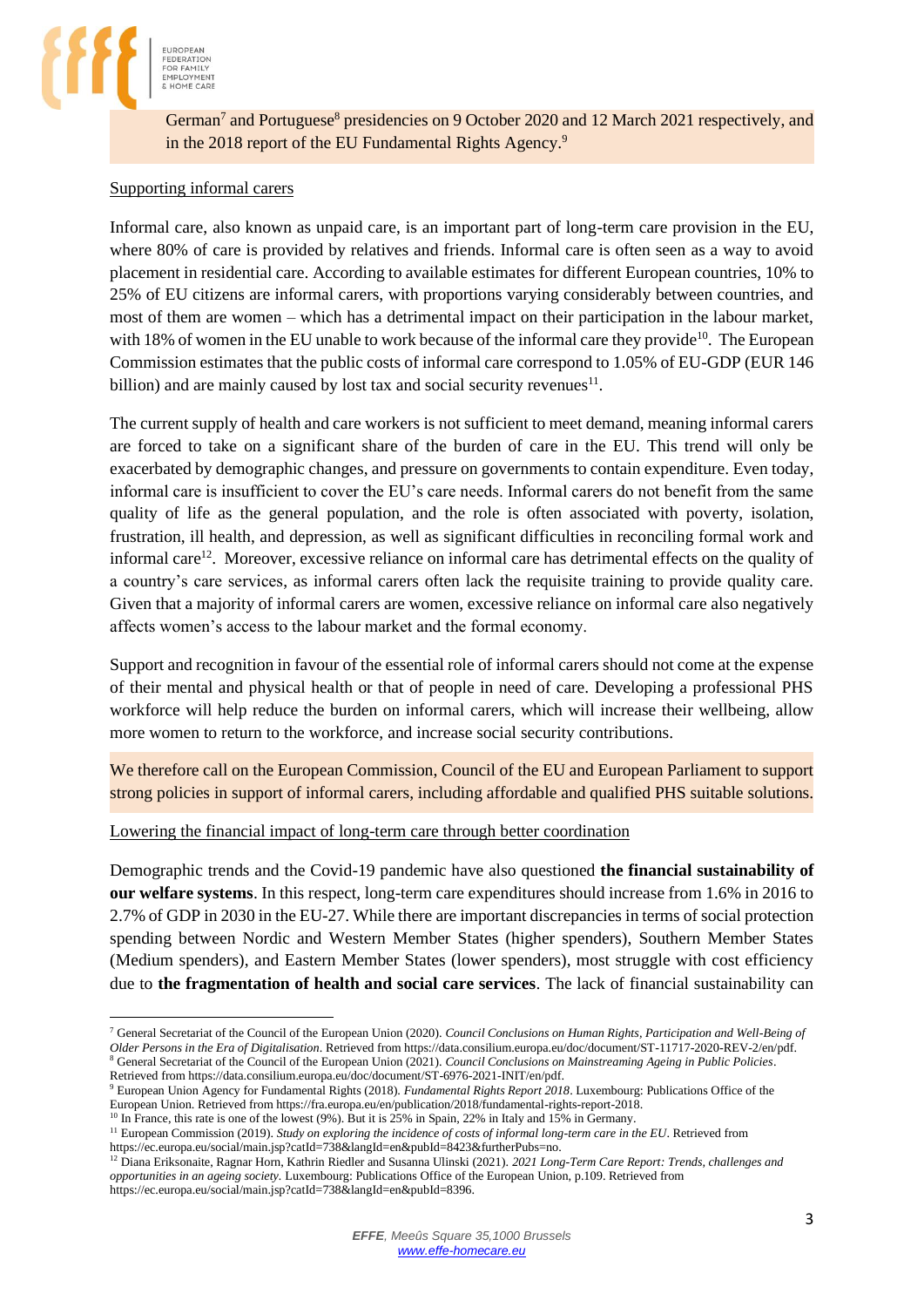

deeply damage the efficiency of a social protection system. Member States therefore need to ensure that **the costs incurred to provide long-term care services respond to specific needs according to targeted outcomes.**

Some studies have already underlined **the financial impact of residential long-term care on social protection systems**. In average, institutional care is more expensive for people over-65 than home longterm care for low  $(6.5h/week)$  and moderate  $(22.5h/week)$  needs<sup>13</sup>. Besides, the funding provided for residential care including long-term care activities is not always based on support needs, but rather on the functioning costs of the institution<sup>14</sup>. Many of these social and care activities could take place at **home**, fostering coordination to avoid cost shifting from multiple sources instead of sharing care provision across locations<sup>15</sup>. In 2018, 60% of public expenditure (EUR 22 billion) for old-age dependency financed residential care in France went towards providing care for only 40% of the care beneficiaries. Moreover, the care activities performed by the institutional care workforce are mainly covered by social protection systems. **In contrast, most home care services are partly financed** by in cash benefits, in kind benefits, or out of pocket payments, **which have a lower impact on social protection finances**.

**Improving access, affordability, and quality of formal long-term care services** can take different forms according to each welfare state model. Whilst Member States such as Austria and Germany have implemented measures to tackle interinstitutional and territorial long-term care fragmentation, others have chosen to **increase long term care funding and to improve the status of informal carers**. Public resources can be generated through different options: general taxation, mandatory social security, and voluntary private insurance.

Considering the decline (9.5%) of the residential care workforce in the EU-27 between 2019 and 2020, **Member States need to support the performance of activities of daily living** (ADL) **and instrumental activities of daily living** (IADL) **at home to meet growing demand**. However, the implementation of targeted schemes supporting the access, quality and solvability of personal and household services (PHS) **must be accompanied by information campaigns for the elderly**.

We therefore call on the European Commission, Council of the EU and European Parliament to **develop guidelines for coordinated care approaches** that include the PHS model, to avoid additional costs to national welfare systems incurred by an overly fragmented care sector and increase the quality of care.

## **The direct employment model**

To achieve accessibility, affordability and high quality of care, **the EU must recognise the complementarity and coexistence of the different methods of home care**. Each person in need of care must be free to decide to become a private employer or to call on a service provider, an agency, or an authorised representative to help meet their needs. The care sector is characterised by multiple work arrangements (live-in, live-out) and employment relationships. Indeed, **workers may be employed directly by a private household in a direct employment relationship, or through a provider, an agency, or an authorised representative, whether public, private, profit, or non-profit**. They may

https://www.oecd.org/health/health-systems/Affordability-of-long-term-care-services-among-older-people-in-the-OECD-and-the-EU.pdf. <sup>14</sup> European Network on Independent Living (2014). *Comparing the Cost of Independent Living and Residential Care*. Retrieved from https://enil.eu/wp-content/uploads/2012/06/Cost-survey\_FINAL.pdf.

<sup>13</sup> OECD (2020). *Affordability of long-term care services among older people in the OECD and the EU*. Retrieved from

<sup>15</sup> OECD (2020). *Who Cares? Attracting and Retaining Care Workers for the Elderly*. Retrieved from https://www.oecdilibrary.org/sites/92c0ef68-en/1/3/5/index.html?itemId=/content/publication/92c0ef68-

en&\_csp\_=50980b2bb9059e51e350f213ee338dac&itemIGO=oecd&itemContentType=book#section-d1e15055.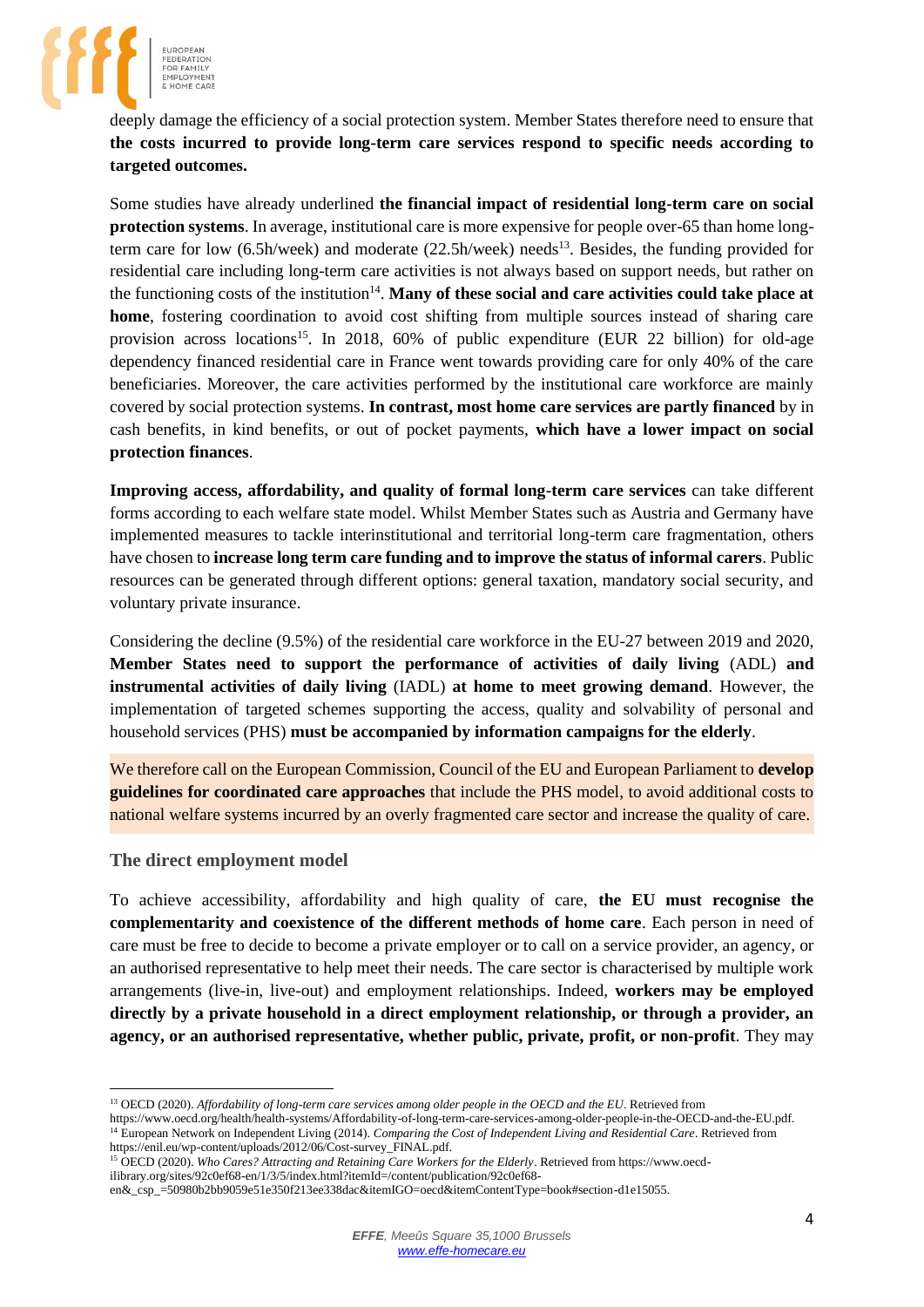

work under a single contract or have several employment relationships. In some cases, they may even operate as self-employed.

**The direct employment model permits people in need of care to define their care needs, choose their care providers, and create their own solutions**. This is particularly relevant for people with disabilities or with highly specific care needs who would prefer to receive care within their homes. It is also the model that is best suitable for rural environments, as it is more effective in combatting isolation compared to, for example, care delivered by service providers.

The direct employment model also offers solutions to meet social and economic challenges: **where state investment in supporting these jobs exceeds or equals the social contributions paid by the household employers, declared work becomes less expensive than undeclared work**, at a reduced or neutral cost to the state. This encourages the uptake of declared work in the sector, which has beneficial effects for social security finances, employees, and women's participation in the labour market. For employees, it represents a flexible employment model that gives them freedom to organise their work lives as they wish while providing them with essential social protections. On average, workers in the sector work for 3 employers, and can carry out different types of care work for different employers.

Finally, direct employment is **a socially oriented employment model that creates jobs that generate social rights without profit for employers**. Meeting the increasing demand for care workers over the next decades will mean incentivising career changes and inclusive employment policies. Direct employment thus favours integration of workers on the labour market, with a higher-than-average proportion of workers from under-represented groups working in the sector<sup>16</sup>.

We therefore call on the European Commission and Member States to **recognise and promote the direct employment model**, considering the differences between households acting as private employers and private care providers.

## **Placing PHS at the heart of the EU Care Strategy**

To make care systems in the EU accessible, affordable, and high-quality, and ensure people in need of care have the freedom to choose the right care model for their needs, **the PHS sector must be fully integrated in the upcoming EU Care Package and Member State policymaking**. National and EU care policy should be based on three key actions: ensuring quality services, incentivising declared PHS work, and fostering the exchange of best practices at EU and Member State level.

#### Ensure quality services

Quality care services rely on a skilled and valued workforce – and yet pressure on staffing is ubiquitous in care systems across the EU, with the number of long-term care workers per 100 people aged 65 or over declining from 4.2 to 3.8 between 2011 and 2016<sup>17</sup>. This is due not only to an ageing population, but also to difficulties with recruitment and retention in most Member States<sup>18</sup>.

To reverse this trend, **the EU and Member States should foster the professionalisation of the care workforce**, particularly the PHS workforce, to meet the rising demand for services and guarantee equal

<sup>&</sup>lt;sup>16</sup> In 2013, the ILO estimated that 54,6% of domestic workers in Northern, Southern & Western Europe were migrant workers, a majority of whom were migrant women. See C189 European Alliance (2021). *Step up efforts towards decent work for domestic workers in the EU: 10th Anniversary of ILO Domestic Workers Convention 2011* (No. 189).

<sup>17</sup> Eriksonaite, Horn, Riedler, and Ulinski (2021). *2021 Long-Term Care Report*, p.66.

<sup>&</sup>lt;sup>18</sup> Eurofound (2020). *Long-term Care Workforce: Employment and working conditions*. Publications Office of the European Union. Retrieved from https://www.eurofound.europa.eu/publications/customised-report/2020/long-term-careworkforce-employment-andworking-conditions.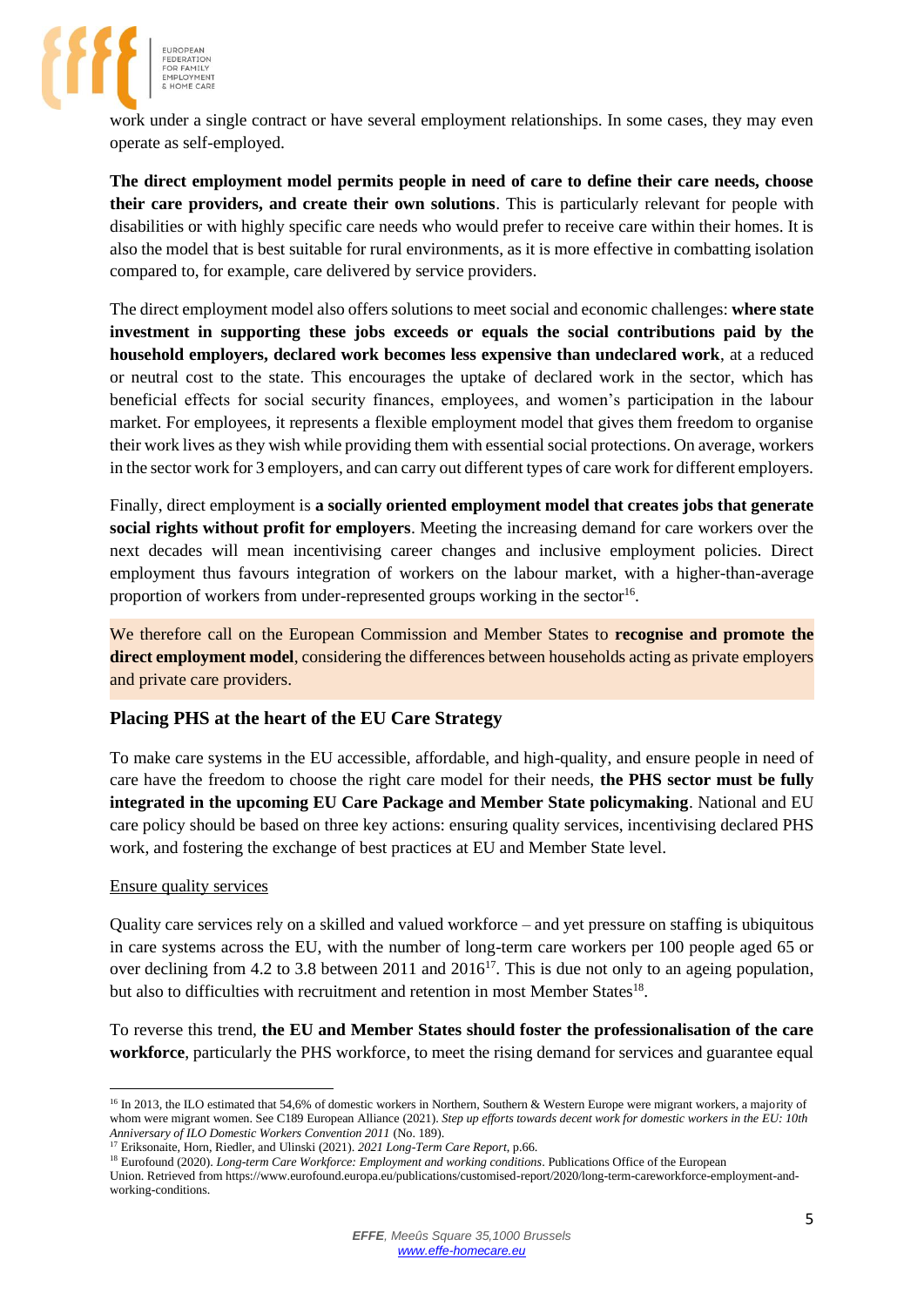

rights to all. There is an urgent need for more recognition of care occupations and their crucial social contribution through significant government investments, but also through image campaigns and measures to improve working conditions – both of which were proven to work in Member States including the Netherlands<sup>19</sup>. Promoting formal and informal skills, training, apprenticeships, and lifelong learning is equally essential to reducing staff shortages and improving the gender balance in the long-term care workforce. In this respect, the EU's recent initiatives on individual learning accounts and micro-certifications are welcome (if insufficient) first steps towards a larger and better trained care workforce.

The EU and its Member States must also facilitate social dialogue. This is especially relevant to the direct employment model, where employers are individuals instead of companies. **Effective social dialogue is a precondition for a quality, qualified workforce that enjoys strong social rights**. It is therefore essential to encourage employer and worker representation. At present, PHS stakeholders are insufficiently organised and go unrecognised by public authorities in most Member States.

We therefore call on the European Commission and Member States to:

- 1. **Foster the professionalisation and attractiveness of care and PHS work** through long-term investment programmes, access to skills training and certification for formal and informal skills, and campaigns to improve the image of the sector.
- 2. Foster the establishment of **a structured sectoral social dialogue**.
- 3. **Create a Blueprint for Sectoral Cooperation on Skills on the PHS sector**. This would allow the various players in the sector (companies, employers and workers federations, research or training institutes, public authorities, etc.) to exchange views within sectoral alliances for skills. Ultimately, this would allow the development of a strategy and an action plan that effectively respond to the sector's skills challenges

## Promote the creation and exchange of best practices

The care sector, and the PHS workforce in particular, suffers from a lack of clear, consistent data which often leads to confusion and compromises its visibility. Improved statistical monitoring of the sector could help raise the profile of PHS workers and their employment conditions, as well as improve understanding of user demographics and needs. Such data is necessary for targeted, successful public policy interventions and assessment of their social and financial impact.

Moreover, the Commission must act to foster the digitalisation of the care sector in the EU. Digital tools can simplify the process of finding and managing care resources and can help fight undeclared care work – for example with the creation of digital tools to help households to declare their employees while benefiting from social and fiscal incentives. More widespread use of digital tools will in turn facilitate the collection of accurate data on care work, allowing public authorities to better evaluate the return on investment.

We therefore call on the European Commission and Member States to:

1. Define and implement **mandatory access targets**, similar to the 2002 Barcelona targets to support the availability, accessibility, and affordability of childcare services, to have a **clear** 

<sup>19</sup> Eriksonaite, Horn, Riedler, and Ulinski (2021). *2021 Long-Term Care Report*, p.121.